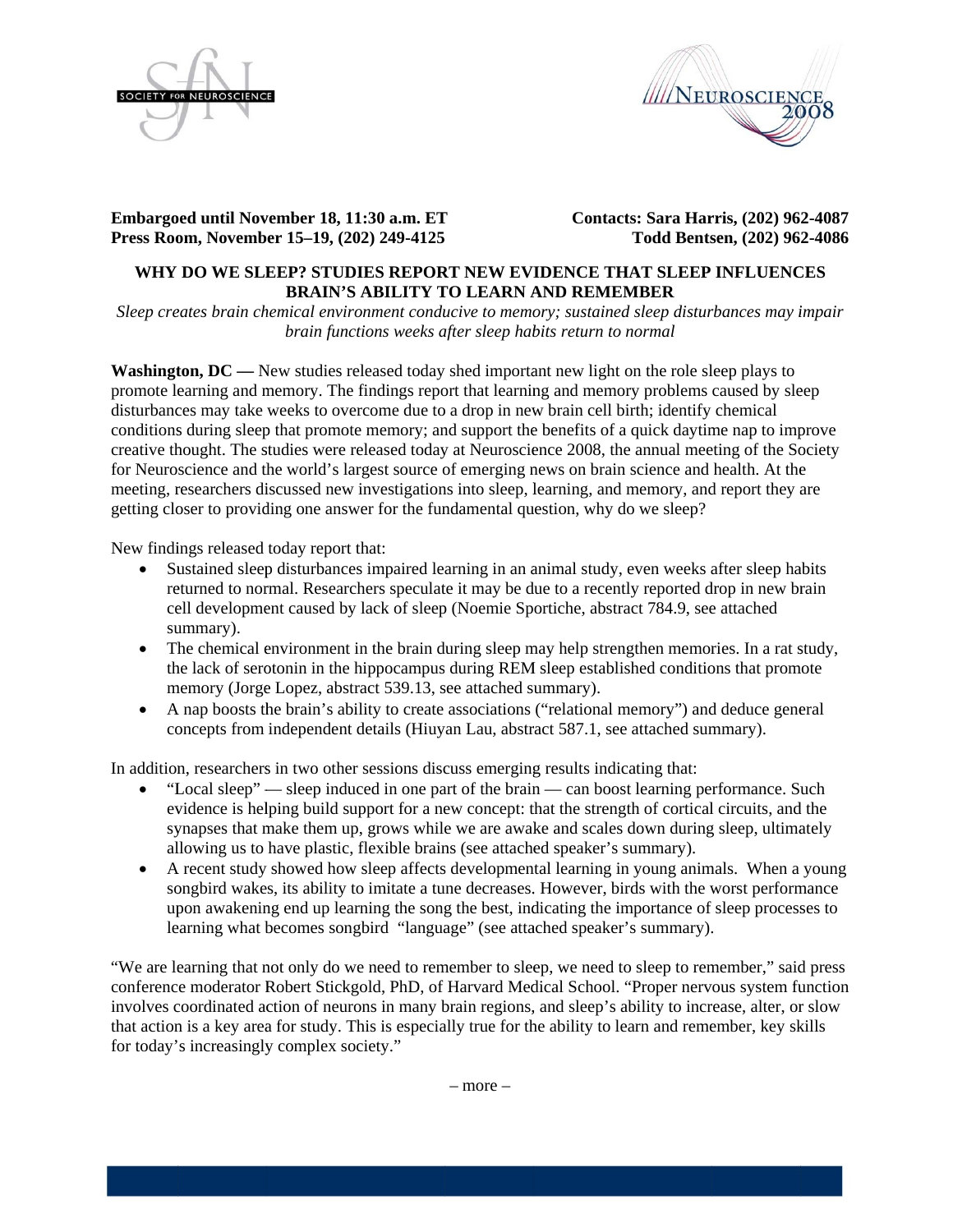In the last 12 months, Stickgold has received research support and/or speaker/consultant fees from Merck & Co., Actelion Pharmaceuticals, Sepracor, and Epix Pharmaceuticals.

#### **Related Presentations:**

Symposium: **Sleep, Neuroenergetics, and Neural Plasticity**  Tuesday, November 18, 1:30–4 p.m., Washington Convention Center, Ballroom B

# Minisymposium: **Neuronal Development in the Context of Behavior: The Power of Birdsong**

Sunday, November 16, 8:30–11 a.m., Washington Convention Center, Room 202B

# # #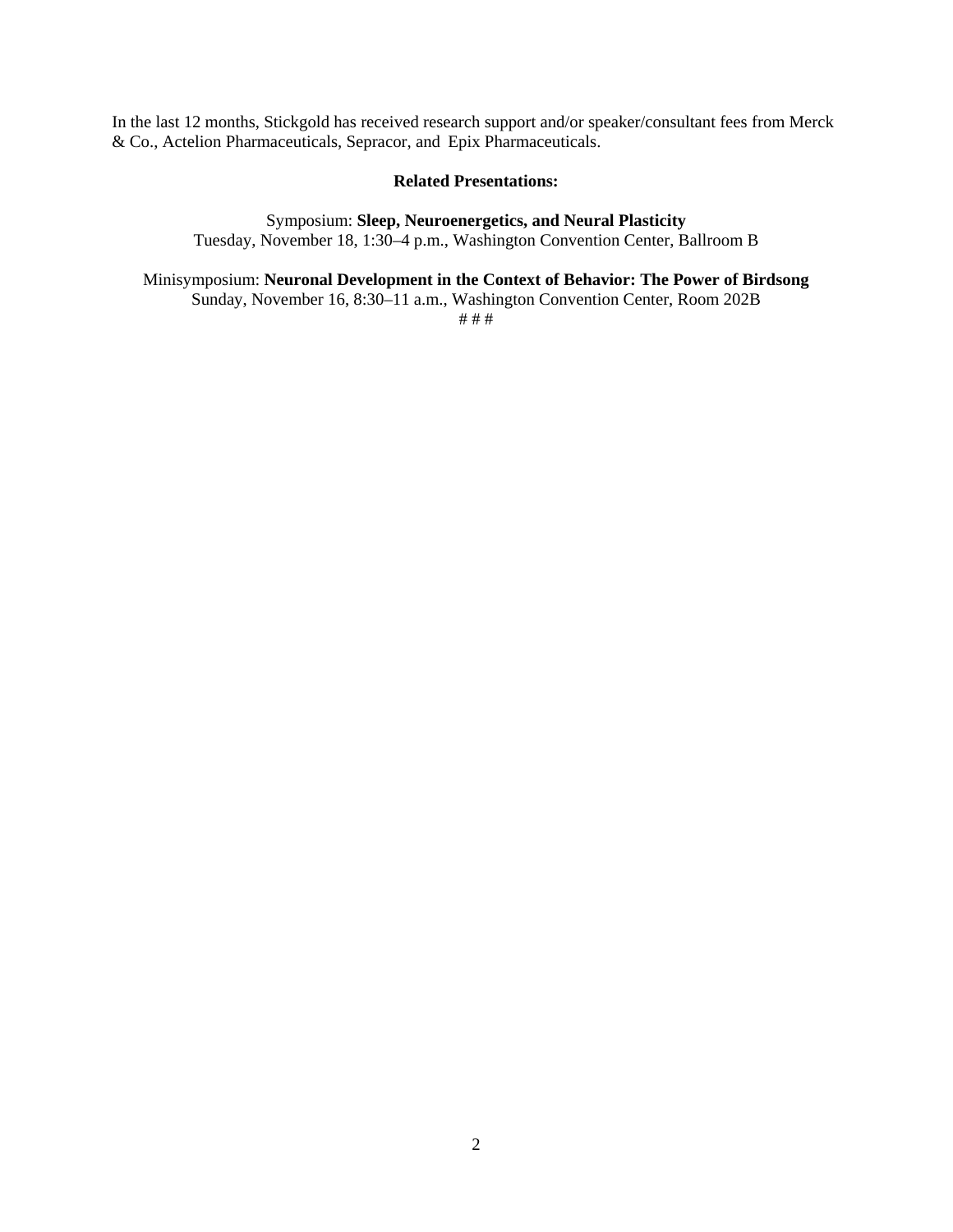#### **Abstract 784.9 Summary**

# **Co-author: Dennis McGinty, PhD (818) 891-7711 x7579 Sepulveda Veterans Affairs Medical Center [dmcginty@ucla.edu](mailto:dmcginty@ucla.edu) University of California, Los Angeles Sepulveda, Calif.**

**Sleep Fragmentation Impairs Learning Weeks After Sleep Habits Normalize**  *Animal study shows cognitive effect of common human sleep disturbance* 

Sustained sleep disturbances can impair learning for weeks, even after sleep habits return to normal, according to new animal research reported at Neuroscience 2008, the annual meeting of the Society for Neuroscience and the world's largest source of emerging news about brain science and health. The findings suggest that sleep quality has long-lasting effects on cognition and that it is difficult to make up for periods of poor sleep.

Sleep fragmentation, or frequent arousal from sleep, is a widespread form of sleep disturbance in humans. Previous studies have shown that sleep loss and fragmentation affect the storage of information that has already been learned. Dennis McGinty, PhD, and his colleagues at the University of California, Los Angeles, asked whether sleep fragmentation also affected the learning of new information. They induced sleep fragmentation in rats by briefly activating a treadmill every time the rats fell asleep and tested the rats in a spatial learning task.

The researchers found that rats that had experienced 12 days of sleep fragmentation showed learning deficits 14 days after returning to a normal sleep schedule. These rats had difficulty locating an escape hole using spatial cues. They also showed difficulty adjusting to the changing demands of the task, taking longer to find a new route when the location of the escape hole changed.

The researchers previously showed that sleep fragmentation in adult rats suppressed neurogenesis, the production and maturation of new brain cells called neurons. New neurons take approximately four weeks from production to maturity. According to McGinty, sleep fragmentation may have delayed or prolonged effects on learning by inhibiting neurogenesis.

"Our study suggests that sustained sleep supports neurogenesis," said McGinty. "Because the proliferation of new neurons yields its benefits only after a few weeks, cognitive deficits resulting from its interruption — by sustained sleep disturbance — may be manifested even weeks after sleep has normalized," McGinty said.

The research was supported by the U.S. National Institute of Mental Health and the Research Service of the Veterans Administration.

Scientific Presentation: Wednesday, November 19, 8–9 a.m., Washington Convention Center, Hall A-C

784.9, Prolonged sleep fragmentation induces delayed hippocampal-dependant learning deficits

N. J. SPORTICHE<sup>1</sup>, T. BASHIR<sup>2</sup>, F. X. SCHRADER<sup>2</sup>, \*D. J. MCGINTY<sup>3,1</sup>; <sup>1</sup>Psychology, UCLA, Los Angeles, CA; <sup>2</sup>VA, Greater Los Angeles Healthcare Syst., Los Angeles, CA; <sup>3</sup>VA Hosp 151A3, Sepulveda, CA

TECHNICAL ABSTRACT: Introduction. Sleep fragmentation is prevalent in human sleep-related disorders. In rats, sustained sleep fragmentation has a potent suppressive effect on adult hippocampal dentate gyrus (DG) neurogenesis. Normally, newly-generated DG neurons progressively mature over at least 4 weeks, and are hypothesized to participate in hippocampal-dependent learning. However, a prediction that suppression of neurogenesis would impair hippocampal-dependent learning at the time when neurons are expected to reach maturity has not been tested.

Methods. Spague-Dawley rats were surgically-prepared with EEG and EMG electrodes for sleep state detection. We used a computer controlled treadmill system to induce sleep-dependent sleep fragmentation for 12 days, and used both yoked controls (YC), on the same treadmill, and cage controls (CC). Rats were injected with 5-bromo-2-deoxyuridine (BrdU, 200 mg/Kg) to label proliferating cells on days 4 and 11 of the procedures. Rats were then permitted to rest in their home cages for 14 days prior to cognitive testing. Cognitive performance was then tested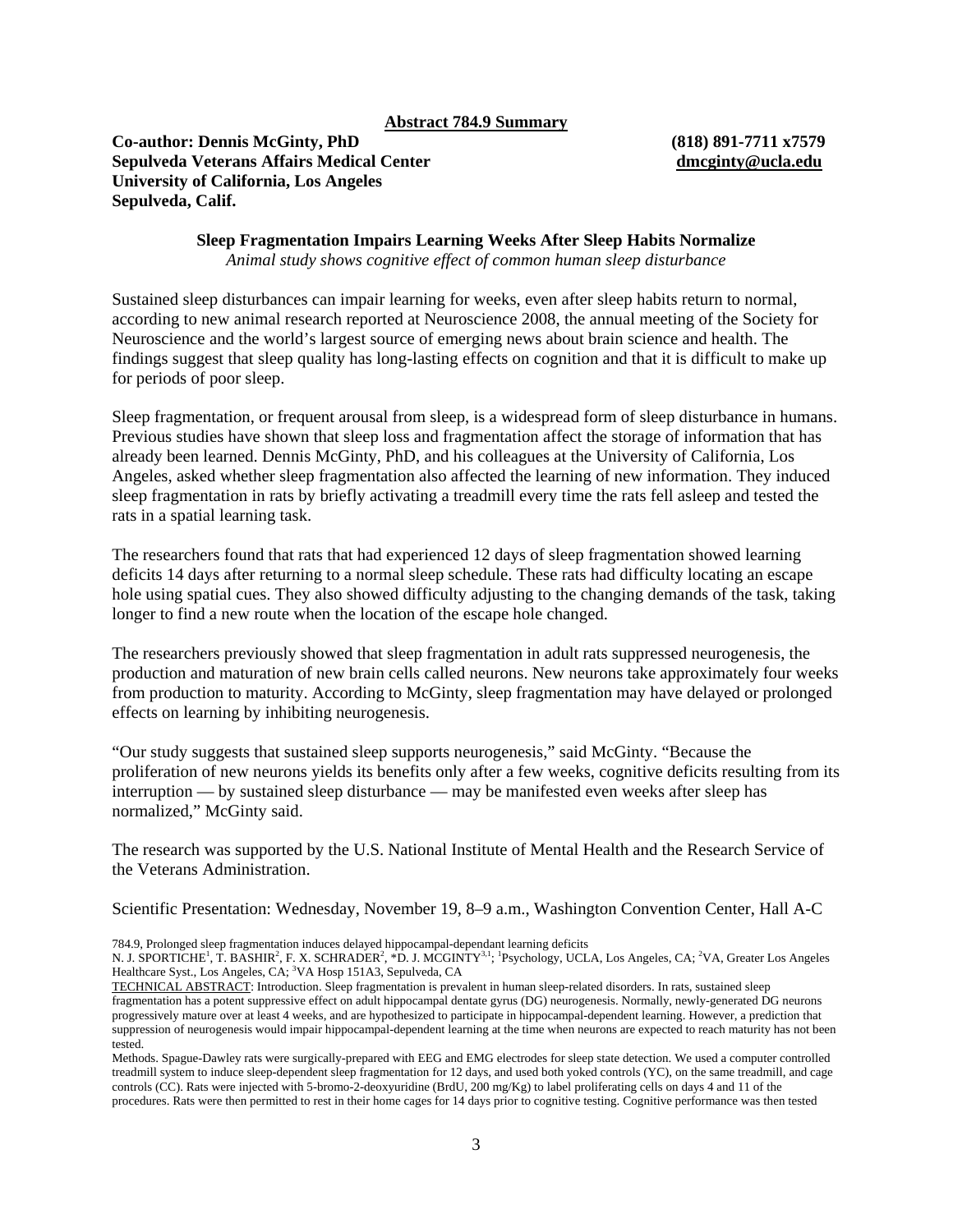between 2 and 4 pm in a Barnes maze for 7 days, 5 trials a day, with 5 days at a constant escape tunnel position followed by 2 days with a rotated position (135° to the right). All groups were perfused the day after completion of the Barnes maze and DG sections were immunolabeled for both BrdU and NeuN to identify mature cells.

Results. Average time to reach the escape tunel and use of random search strategies were elevated in sleep fragmented compared to both YC and CC groups. Preliminary results suggest that sleep fragmented animals had lower double-labeled (BrdU and NeuN) cell counts than CC animals. Conclusions. Sustained sleep fragmentation induced spatial learning deficits when tested 2 weeks after terminating the procedure. The poorer performance of the sleep fragmented rats could be due to the suppression of hippocampal DG neurogenesis.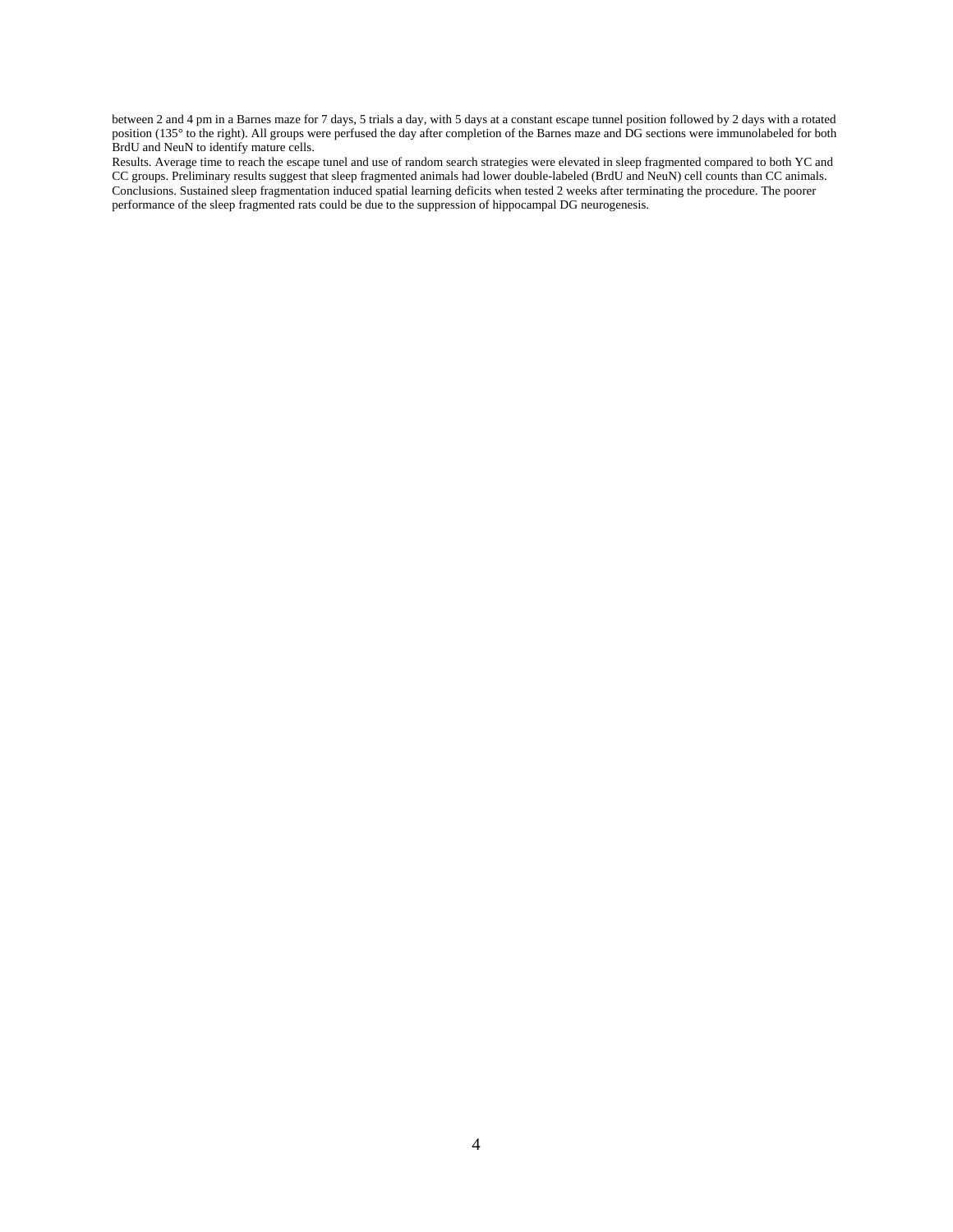**Abstract 539.13 Summary**

**Co-author: Gina Poe, PhD (734) 763-2128 University of Michigan [ginapoe@umich.edu](mailto:ginapoe@umich.edu) Ann Arbor, Mich.** 

# **Chemical State of Brain During Sleep Conducive to Strengthening Memories**

*Findings support growing evidence that sleep is important for learning and memory*

The chemical environment in the brain during sleep may help strengthen memories, according to new findings reported at Neuroscience 2008, the annual meeting of the Society for Neuroscience and the world's largest source of emerging news about brain science and health. The study shows that the addition of a chemical that is normally absent in the brain during a stage of sleep reduces long-term potentiation (LTP), a cellular "building block" for learning, in a brain circuit important for memory. The findings add to a growing body of evidence suggesting that sleep is important for memory.

During rapid eye movement (REM) sleep, brain activity increases. Previous research has suggested that this stage of sleep is important in information processing and storage. "Our lab has been investigating the hypothesis that the chemical milieu present in the hippocampus during REM sleep — that is, the absence of the chemicals norepinephrine and serotonin — serves a unique function for memory, giving REM sleep a singular role for learning that is not replaceable by more waking practice," said Gina Poe, PhD, at the University of Michigan, a co-author of the study.

Poe and colleagues found that a brain circuit connecting the cortex and the hippocampus showed more robust LTP in the absence of serotonin (as during REM sleep) than in its presence (characteristic of all other states). "This initial finding suggests that REM sleep provides a unique environment allowing memory consolidation," a process important in converting new memories to long-term ones, Poe said.

This work was supported by the U.S. National Institutes of Health and the University of Michigan Department of Anesthesiology.

Scientific Presentation: Tuesday, November 18, 8–9 a.m., Washington Convention Center, Hall A-C

539.13, Serotonin prevents LTP induction in the temporo-ammonic pathway of the anesthetized rat

J. LOPEZ<sup>1</sup>, C. M. WALSH<sup>2</sup>, D. PAL<sup>1</sup>, H. J. GRITTON<sup>2</sup>, V. BOOTH<sup>3</sup>, \*G. R. POE<sup>1</sup>; <sup>1</sup>Dept Anesthesiol., <sup>2</sup>Neurosci. Program, <sup>3</sup>Dept Mathematics, Univ. Michigan, Ann Arbor, MI

TECHNICAL ABSTRACT: Many findings linking Rapid Eye Movement Sleep (REMS) to information processing and storage come from studies of the influence of REMS on synaptic plasticity mechanisms. Synaptic plasticity changes are thought to be the basis for storage of information in the CNS. Our lab has been investigating the hypothesis that the neurochemical milieu generated in the hippocampus (i.e. low catecholamine levels) during REMS leads to the resetting of familiar information stored in the Schaffer collateral (SC) pathway. Increased activity in the temporo-ammonic (TA) pathway after long-term potentiation (LTP) may contribute to the resetting of the SC pathway. In the present study, we tested the effect of local injections of serotonin on LTP at the TA pathway in the anesthetized rat. We predicted that the presence of serotonin would reduce LTP induction in the TA pathway, which would suggest that REMS plays an important role for the consolidation of memories in the hippocampus.

Sprague-Dawley rats (270-450g) were anesthetized with urethane (1.5 g/Kg, i.p.) and mounted in a stereotaxic apparatus (Neurolab, St. Louis, MO). A cannulatrode was positioned in the CA1 stratum radiatum region (L:-3.1, AP:-4.0 from bregma) of the left hippocampus to record field EPSPs (fEPSPs) in response to stimulation of the TA pathway (L:-1.9, AP:-4.2 from bregma). Recordings were made every 30 sec utilizing a stimulus intensity that evoked 50-60% of the maximum fEPSP amplitude. An initial 15 min baseline was followed by a local injection (3 µl at a rate of 0.5 µl/min) of saline or serotonin (20 mM). A second 15 min baseline was established before attempting to induce LTP with theta burst stimulation (TBS: 10 bursts at 5 Hz and each burst with 4 pulses at 100 Hz) and recordings continued for 60 min post-TBS. Waveforms were acquired using the program WINWCP, stored on a PC, and analyzed off-line for the amplitude of the fEPSP.

Saline injection reduced the fEPSP amplitude by 14%, whereas serotonin infusion caused a 34% decrease, suggesting that serotonin has a negative effect on synaptic transmission. TBS induced LTP in 3 out of 4 rats in the saline group (mean 49% above 2<sup>nd</sup> baseline) and in 1 out of 4 animals in the serotonin treated group (10% above 2nd baseline). These *in vivo* findings are in agreement with previous *in vitro* studies investigating the effect of serotonin on LTP at the TA pathway. Here, we show that serotonin reduced basic synaptic transmission and the likelihood of LTP in the TA pathway. Accordingly, during REM sleep (when serotonin levels are low) LTP occurrence should be more likely than during waking, allowing for a unique consolidation function for this state.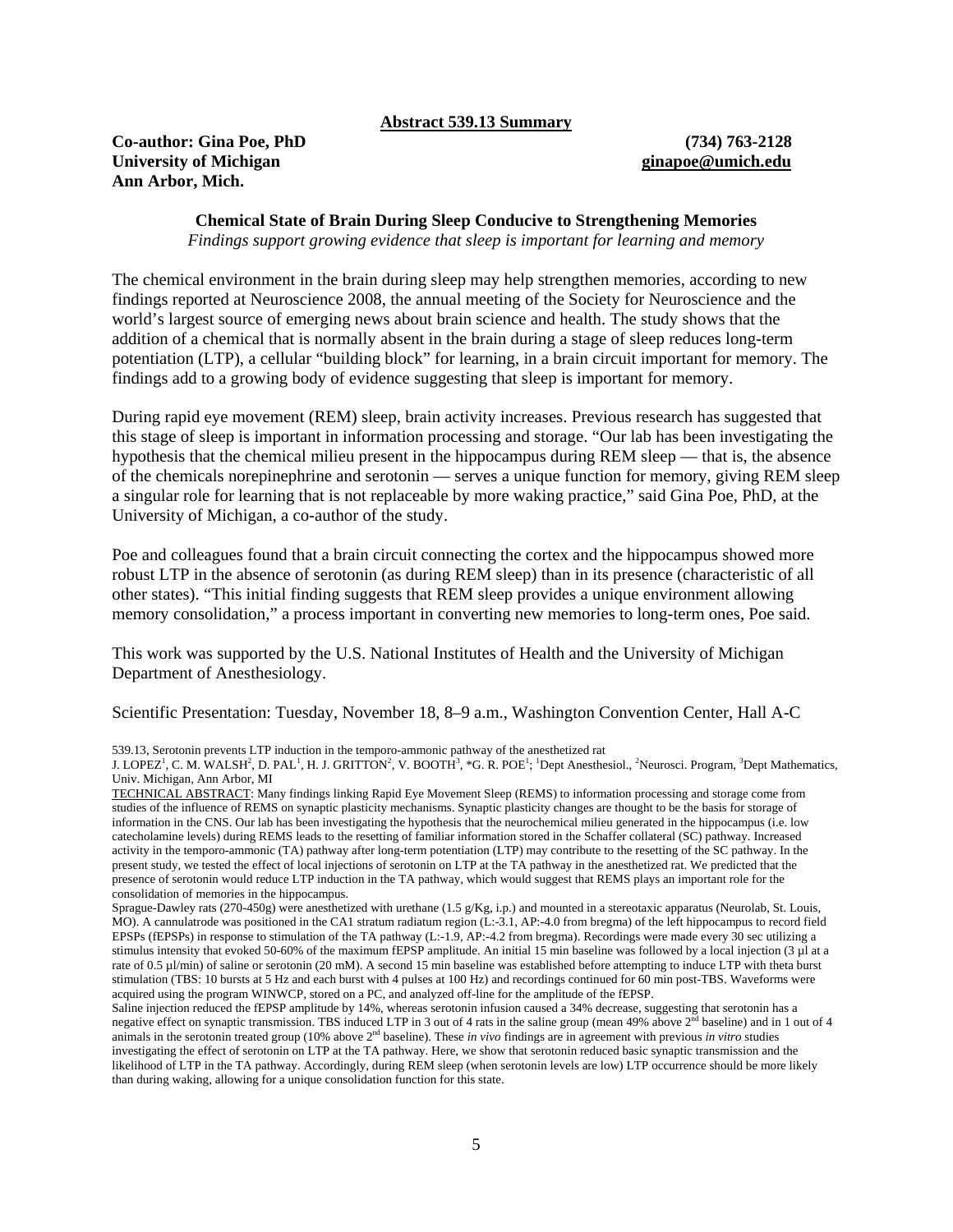#### **Abstract 587.1 Summary**

**Co-author: William Fishbein, PhD (212) 410-9499 The City University of New York [wfishbein@ccny.cuny.edu](mailto:wfishbein@ccny.cuny.edu) New York, N.Y.** 

#### **Brief Naps Improve Relational Memory**

*Findings suggest that a daytime nap supports memory and creative thought* 

Napping improves some types of learning and memory, according to new research. The study shows that a brief daytime nap improves relational memory — the ability to make associations, extract rules, and generalize concepts. The findings were reported at Neuroscience 2008, the annual meeting of the Society for Neuroscience and the world's largest source of emerging news about brain science and health.

Chinese characters with the same graphical elements, or radicals, have related meanings. William Fishbein, PhD, and his doctoral student Hiuyan Lau at the City University of New York taught study volunteers the English meanings of Chinese characters. After some of the volunteers took a brief daytime nap, the researchers tested them on the meanings of familiar Chinese characters and unfamiliar ones that shared radicals with the ones they had learned.

Study participants defined familiar Chinese characters equally well, regardless of whether they had napped or not. However, volunteers that had napped did a better job of identifying the meanings of unfamiliar characters, based on their radicals. Furthermore, they were better able to define the common concepts depicted by the radicals. The results, taken together with a prior study, suggest that a brief nap helps people connect separate and discrete pieces of information and extract general concepts.

"The role of sleep in memory formation is not passive; rather, it is a period that actively fosters deeper processing of what we learned during wakefulness," said Fishbein. "Many people consider napping to be counterproductive. However, the results of our study clearly indicate that a brief period of sleep serves a rather important role in memory processes," he said.

This research was supported by The City University of New York.

Scientific Presentation: Tuesday, November 18, 8–9 a.m., Washington Convention Center, Hall A-C

587.1, Nap and relational memory - a daytime nap facilitates extraction of general concepts

\*H. LAU, S. ALGER, W. FISHBEIN; Psychology, City Col. of New York, CUNY, New York, NY

Method: Participants learned English meanings of Chinese characters, consisting of groups that shared the same left components called the radicals. Each radical represents a certain general concept. Characters sharing the same radical have related meanings. After either a daytime nap or a period of wakefulness, participants were first to match the English meaning to a given character in a multiple-choice task (MC task). However, the task consisted some new characters, which the participants had not seen before but shared the same radicals as the old characters. The choices were selected so that if the participants had extracted the concept of the radical, they would have been able to deduce the correct answer even if they had not been exposed to that given character before. Then, they were asked to state explicitly the meaning of isolated radicals (radical task).

Conclusion: The results suggest a nap facilitates reorganization of memory networks that underlie the extraction of general concepts from discretely learned items.

TECHNICAL ABSTRACT: Introduction: Sleep plays a role in memory consolidation. Despite its universality and long history of study, we still know little of the fundamental role of sleep in relational memory - the ability to make indirect associations based on items learned in separate occasions, to extract rules and to generalize. There is compelling evidence that the hippocampus, a known critical site to memory and to relational memory in particular, is operative during sleep. The present study investigated the effect of a daytime nap on a relational memory task that requires extraction of a general concept.

Results: In the MC task, the nap group performed better than the no-nap group with near significance ( $p = 0.057$ ). Importantly, they performed significantly better on the new characters  $(t = 2.43, p = 0.027)$  than the no-nap group. They also performed significantly better on the radical task  $(t = 2.46, p = 0.026).$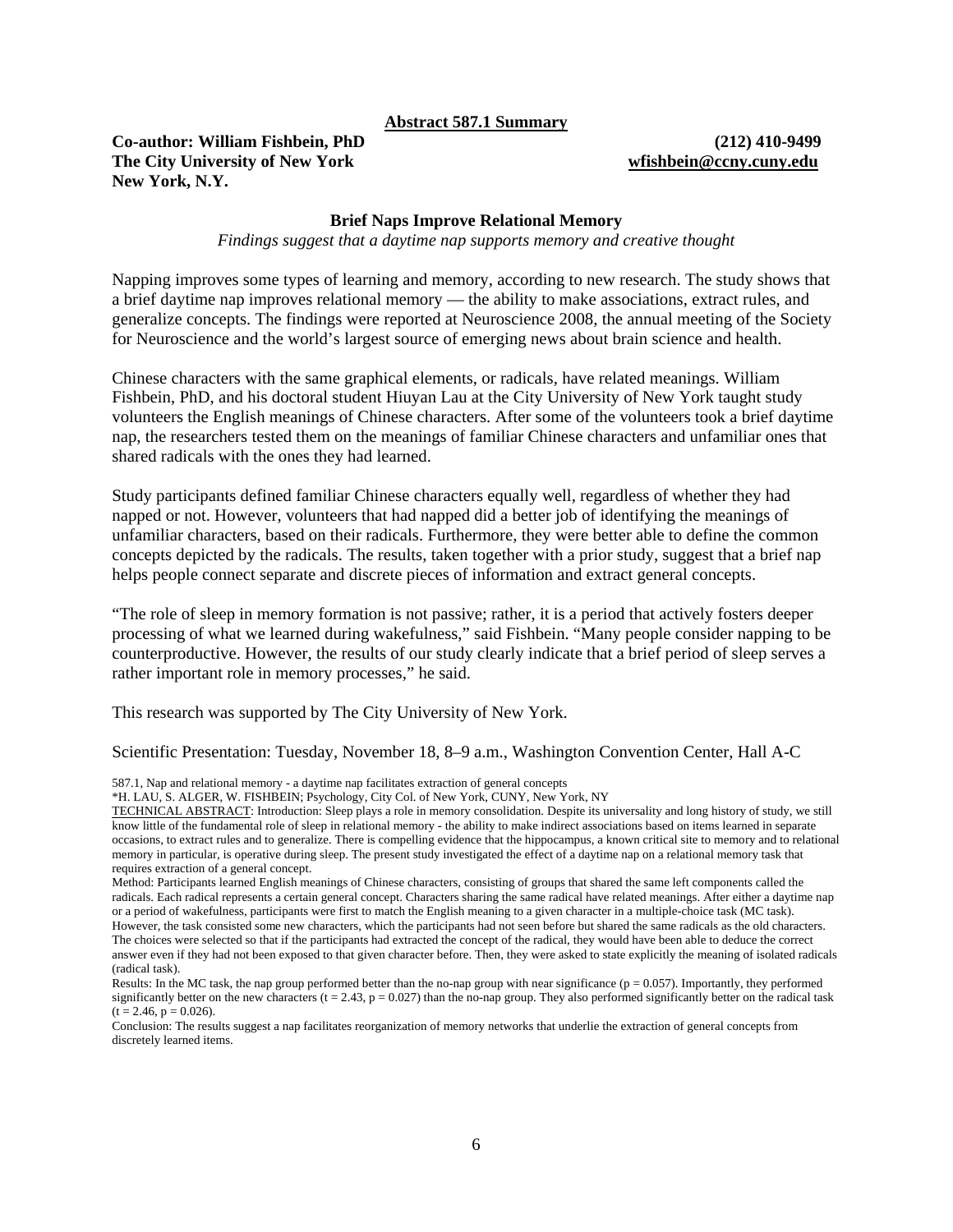**Speaker's Summary**

**Speaker: Chiara Cirelli, MD PhD (608) 263-9236 University of Wisconsin [ccirelli@wisc.edu](mailto:ccirelli@wisc.edu)  Madison, Wis.** 

### **Sleep and Synaptic Plasticity** (600.2)

Symposium: Sleep, Neuroenergetics, and Neural Plasticity Tuesday, November 18, 1:35–2:10 p.m., Washington Convention Center, Ballroom B

The function of sleep is a biological puzzle that is still unsolved. Yet, understanding the function of sleep is obviously important both scientifically and from the perspective of human health. Sleep is a pervasive, universal, and fundamental behavior: It occupies a third of our life, and an even larger proportion in infants; it is present in every animal species where it has been studied, from fruit flies to humans; it is tightly regulated, as indicated by the irresistible mounting of sleep pressure after prolonged wakefulness; and even partial deprivation of sleep has serious consequences on cognition, mood, and health. While all available evidence indicates that sleep is of the brain, by the brain, and for the brain, the function of sleep remains unknown despite decades of intensive research.

In fact, the lack of understanding of why we need to sleep is problematic not only from a scientific viewpoint, but also because of its vast implications for public health. Millions of people complain of sleep problems, from insomnia to excessive daytime sleepiness, from chronic fatigue to irritability associated with unsatisfactory sleep. Sleep problems are an important aspect of several psychiatric disorders, notably mood disorders and anxiety disorders. Finally, sleep deprivation has high social costs, from driving and work-related accidents to chronically poor performance. A large segment of the population is therefore treated routinely with drugs aimed at improving sleep, or at maintaining wakefulness in the face of sleep pressure. However, such treatments are hampered by our ignorance concerning the functions of sleep. Which sleep disturbances should be taken seriously because they reflect a functional impairment and which, if any, do not interfere significantly with the functions carried out by sleep? Which abnormalities of sleep are likely to have neurobiological consequences that can lead to psychiatric disorders such as depression? And finally, what aspect of sleep should be enhanced by pharmacological or behavioral treatments, and what indices should we consider to determine their effectiveness?

I will discuss a new hypothesis about the function of sleep, called the synaptic homeostasis hypothesis, which states that plastic processes during wakefulness result in a net increase in synaptic strength in many brain circuits; such increased synaptic weight comes at the expense of increased metabolic consumption and taxes the limited space in the brain gray matter. The hypothesis then states that, during sleep, synaptic strength is globally downscaled to a baseline level that is energetically sustainable and beneficial for memory and performance. According to the hypothesis, downscaling is mediated by the slow oscillations in membrane potential (around 1 Hz) that occur hundreds of times per night in every cortical neuron. Sleep would therefore be the price we have to pay for plasticity, and its function would be the homeostatic regulation of the total synaptic weight impinging on neurons (Tononi and Cirelli, *Brain Res Bull* 2003, *Sleep Medicine Rev*., 2006).

The main claims of the synaptic homeostatic hypothesis are consistent with a large body of evidence at the behavioral, molecular, and neurophysiological level, and with results obtained with techniques ranging from computer simulations to human neuroimaging. However, the most stringent tests of any hypothesis have to do with novel, sometimes counterintuitive predictions that we have started to test only recently. For instance, one prediction of the hypothesis is that it should be possible to induce sleep locally, that to do so requires learning, not just use (plasticity, not just activity), and that such local sleep should have a performance-enhancing effect. Indeed, using high-density EEG in humans we found that, after a visuo-motor learning task, the intensity of sleep increases specifically in the cortical regions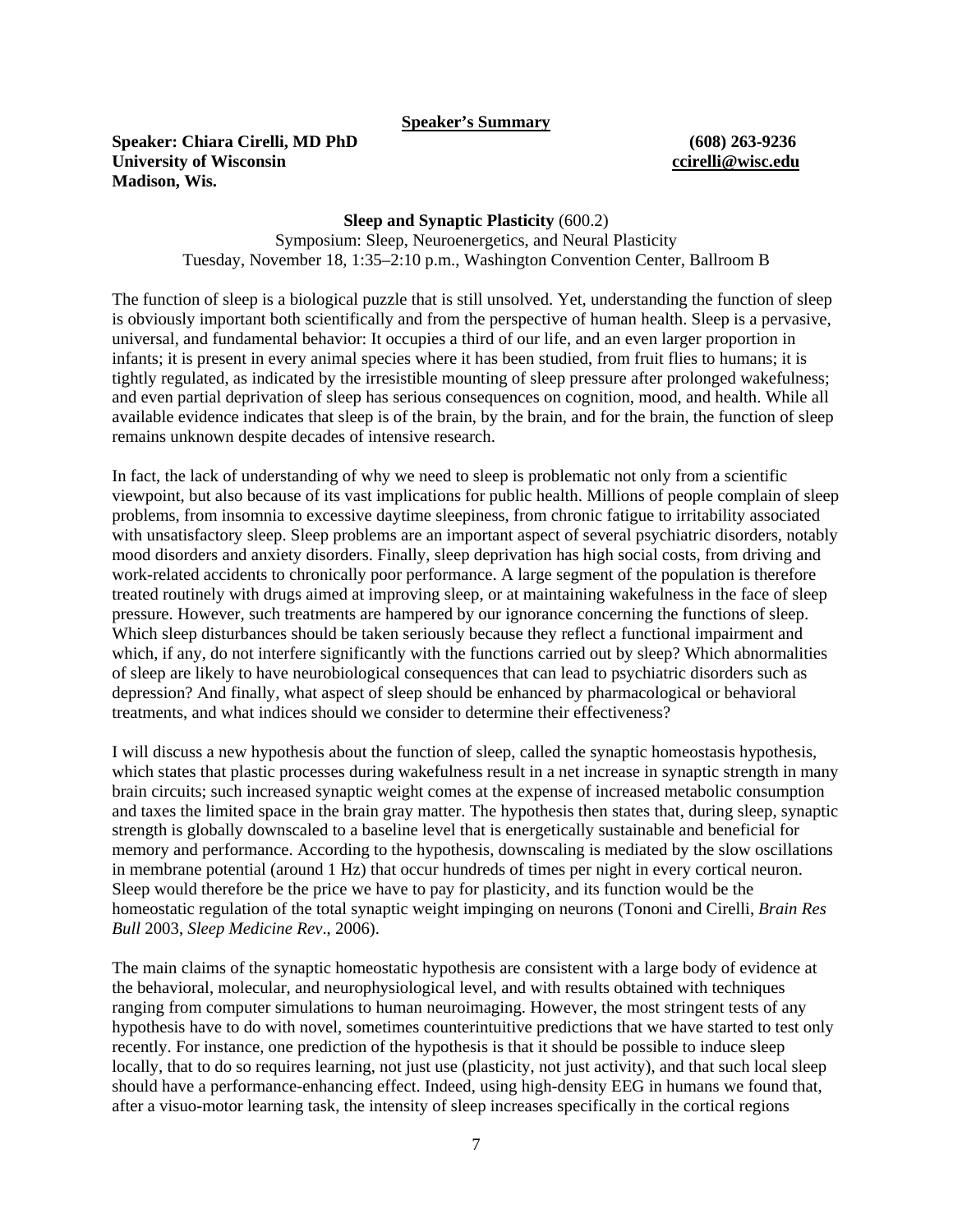involved in learning, and such increase correlates with the post-sleep improvement in performance (Huber et al., *Nature*, 2004). Recent experiments were done to obtain more direct evidence, both molecular and electrophysiological, concerning the occurrence of a progressive increase in the strength of cortical circuits during wakefulness, and concerning its downscaling during sleep. For example, the hypothesis predicts that waking should be associated with the widespread induction of molecular markers of synaptic potentiation, while sleep should be associated with the generalized induction of markers of synaptic depression. We found that indeed this is the case (Vyazovskiy et al., *Nature Neuroscience* 2008). Also, another prediction of the hypothesis is that the amplitude of brain responses to direct cortical stimulation should increase with time awake and decrease after sleep, and this is what we found in rats (Vyazovskiy et al., *Nature Neuroscience* 2008). I will discuss these results, as well as limitations and future challenges in testing this hypothesis.